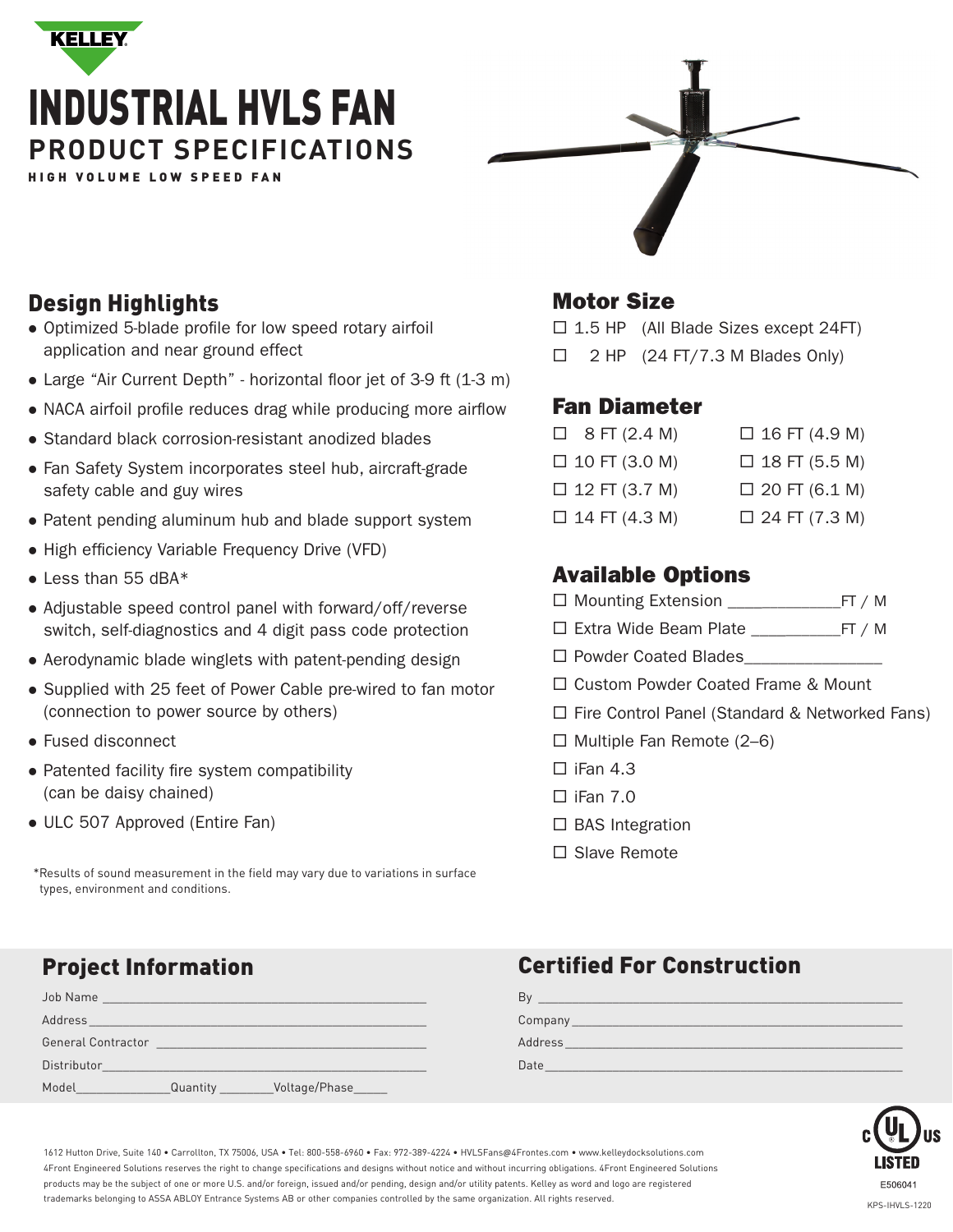## INDUSTRIAL HVLS FAN **KELLEY.**

# **PRODUCT SPECIFICATIONS** HIGH VOLUME LOW SPEED FAN

|                                                                       | <b>Construction</b>                                 |                                     |
|-----------------------------------------------------------------------|-----------------------------------------------------|-------------------------------------|
| Frame                                                                 | Black Powder Coat / Welded Steel Fabrication        | <b>Fan Size</b>                     |
| Hub Assembly                                                          | 6061-T6 Aluminum                                    |                                     |
| Blade Struts (Invertible)                                             | Clear Zinc / High Tensile Steel                     | 8 FT 1.5 HP                         |
| <b>Blades</b>                                                         | Anodized / 6063-T6 Aluminum                         |                                     |
| <b>Blade End Winglets</b>                                             | Aluminum 3003-H14                                   | 10 FT 1.5 HP                        |
|                                                                       |                                                     | 12 FT 1.5 HP                        |
|                                                                       | <b>Safety Components</b>                            | 14 FT 1.5 HP                        |
| Steel Hub Plate<br>Safety Cable                                       | Galvanized 1/4" x 7 x 19 Steel Aircraft Grade Cable |                                     |
| Guy Wires                                                             | Galvanized 1/8" x 7 x 19 Steel Aircraft Grade Cable | 16 FT 1.5 HP                        |
| Rotor Retaining Ring                                                  | Zinc Plated / 3/16 A569 Steel                       | 18 FT 1.5 HP                        |
|                                                                       |                                                     | 20 FT 1.5 HP                        |
|                                                                       | <b>Mounting Hardware</b>                            |                                     |
| Standard Mount                                                        | Universal I-Beam Clamp w/ Swivel Joint & 7" Drop    | 24 FT 2 HP                          |
| Laminated Wood Beam Clamp (Optional)                                  | <b>Brackets</b>                                     |                                     |
| Extra Wide / Thick I-Beam Mount (Optional)                            | <b>Consult Factory</b>                              |                                     |
| Additional Drop Extensions (Optional)                                 | Up to 10 FT in 1 FT Increments                      | <b>NOTICE</b>                       |
|                                                                       | <b>Source Voltage</b>                               | For more compl                      |
| <b>Standard Power</b>                                                 | 208-230V 1Ø or 3Ø, 460-480V, 575V 3Ø*               | use, maintenan                      |
|                                                                       | *Requires additional transformer enclosure          | go to www.kelle                     |
|                                                                       |                                                     |                                     |
|                                                                       | <b>Gearbox and Motor</b>                            |                                     |
| Enclosure / Insulation Class / Efficiency Class                       | IP55 / F /IE3                                       |                                     |
| Type                                                                  | 2-Stage Helical                                     |                                     |
| Service Interval                                                      | Lubed For Life                                      |                                     |
|                                                                       | <b>VFD Assembly</b>                                 |                                     |
| Enclosure                                                             | NEMA <sub>1</sub>                                   |                                     |
| Remote CAT 5E Cable                                                   | 1 - 100 Feet / 30.48 Meters                         |                                     |
| 50hz Operation (Optional)                                             | (Not included with iFAN™ option)                    |                                     |
| Disconnect                                                            | Panel Mount, UL/CE                                  |                                     |
| <b>UL Certified</b>                                                   |                                                     | 1                                   |
| *Internal Fusing Included*                                            |                                                     | (356)                               |
|                                                                       |                                                     |                                     |
|                                                                       | <b>Fan Control Station</b>                          |                                     |
| Type                                                                  | Touchscreen LCD                                     |                                     |
| Connection                                                            | CAT 5E (provided)                                   |                                     |
| Mounting                                                              | STD Wall J-Box                                      |                                     |
|                                                                       |                                                     |                                     |
| Lifetime Warranty on Blades, Hub & Frame                              | <b>Warranty</b><br>15-Year Mechanical               |                                     |
| 15-Year Non Pro Rated                                                 | 7-Year Electrical                                   |                                     |
| 1-Year Labor                                                          | 1-Year on all Controls                              |                                     |
|                                                                       |                                                     | <b>BUILDING</b><br><b>STRUCTURE</b> |
| $4^{5/8}$ "<br>$(118$ mm $)$<br>$10,74^{\circ}$<br>3"<br>$[76$ mm $]$ | O<br>$\bullet$                                      | 7" (177 mm)<br>w<br>29" (736 mm)    |
|                                                                       |                                                     |                                     |
|                                                                       |                                                     |                                     |

| <b>Fan Size</b> | <b>Hanging Weight</b> | <b>Normal Industrial</b><br><b>Spacing</b> | <b>RPM</b> |
|-----------------|-----------------------|--------------------------------------------|------------|
| 8 FT 1.5 HP     | 164 lbs. [73 kg]      | 55 feet                                    | 198        |
| 10 FT 1.5 HP    | 173 lbs. [82 kg]      | 60 feet                                    | 154        |
| 12 FT 1.5 HP    | 181 lbs. [86 kg]      | 65 feet                                    | 125        |
| 14 FT 1.5 HP    | 189 lbs. [86 kg]      | 70 feet                                    | 106        |
| 16 FT 1.5 HP    | 198 lbs. [94 kg]      | 90 feet                                    | 92         |
| 18 FT 1.5 HP    | 206 lbs. (101 kg)     | 95 feet                                    | 81         |
| 20 FT 1.5 HP    | 214 lbs. [105 kg]     | 100 feet                                   | 72         |
| 24 FT 2 HP      | 231 lbs. [107 kg]     | 110 feet                                   | 60         |

lete information on the application, proper ce and warranties for this product, please ydocksolutions.com





1612 Hutton Drive, Suite 140 • Carrollton, TX 75006, USA • Tel: 800-558-6960 • Fax: 972-389-4224 • HVLSFans@4Frontes.com • www.kelleydocksolutions.com 4Front Engineered Solutions reserves the right to change specifications and designs without notice and without incurring obligations. 4Front Engineered Solutions products may be the subject of one or more U.S. and/or foreign, issued and/or pending, design and/or utility patents. Kelley as word and logo are registered trademarks belonging to ASSA ABLOY Entrance Systems AB or other companies controlled by the same organization. All rights reserved.